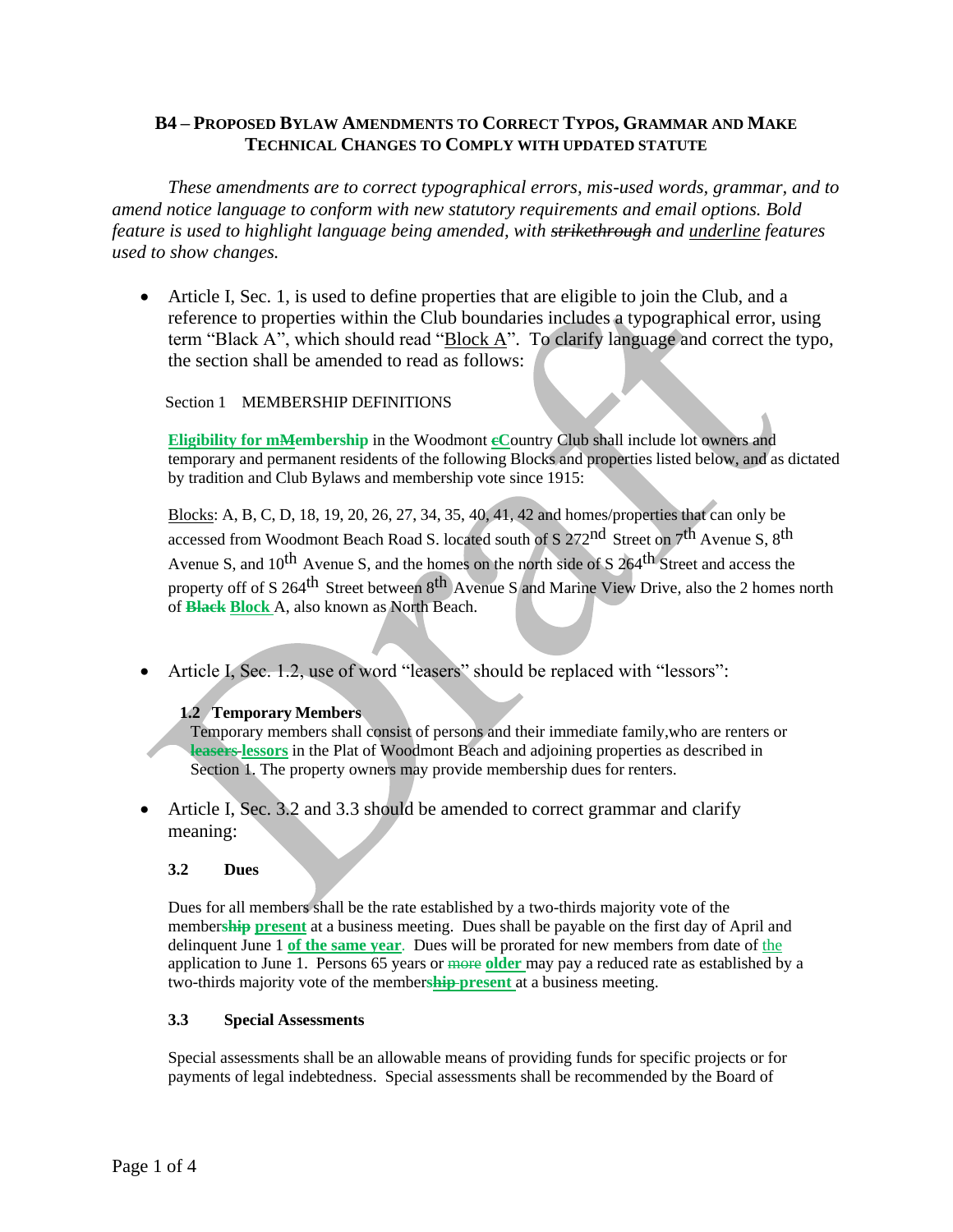Trustees **to the members** and shall be approved by a two-thirds majority **vote** of the membership **present** at a business meeting.

• Article I, Sec. 4 should be clarified to show that the term "Termination" means termination of membership:

Section 4 TERMINATION **of MEMBERSHIP**

#### **4.1 Termination of Active and Inactive Membership**

An active membership or inactive membership shall be terminated upon the sale of property owned within the established Woodmont Country Club boundaries or upon written notice to the Board of Trustees of the desire to terminate **the membership**

#### 4.2 Termination of Temporary Membership

A temporary membership shall terminate upon moving from the Woodmont Country Club's established boundaries or written notice to the Board of Trustees of desire to terminate **the membership**.

• Article I, Sec. 6, includes a typo, where the word "outlines" should be "outlined":

#### **Sec. 6 Reinstatement**

A member who is suspended or terminates their membership may be reinstated by the procedure **outlines outlined** in Section 2 for new membership.

• Article I, Sec. 5, should be clarified to explain reference to sections of the Bylaws, and the word "and" should be changed to "or", to clarify that the existing rule sets out two separate reasons why membership can be suspended:

## **Section 5 SUSPENSION**

Members will be suspended from the Club for failure to pay dues or special assessments as outlined in Sections 3.2 and 3.3 **of these Bylaws and or** for conduct judged to be detrimental or injurious to the welfare of the Club. A suspended member shall not be entitled to any privileges of the Club.

• Article II, Sec. 1.1, last sentence includes a typo, uses the word "won" instead of "own" to reference lots that a member owns or has under contract:

No additional votes shall be allowed for lots in excess of one that the member shall **won own** or have under contract.

• Article II, Sec. 2, now has a typo/mis-used word, where the term "insuring" should be replaced with the word "ensuring".

# **SECTION 2 GENERAL RESPONSIBILITY**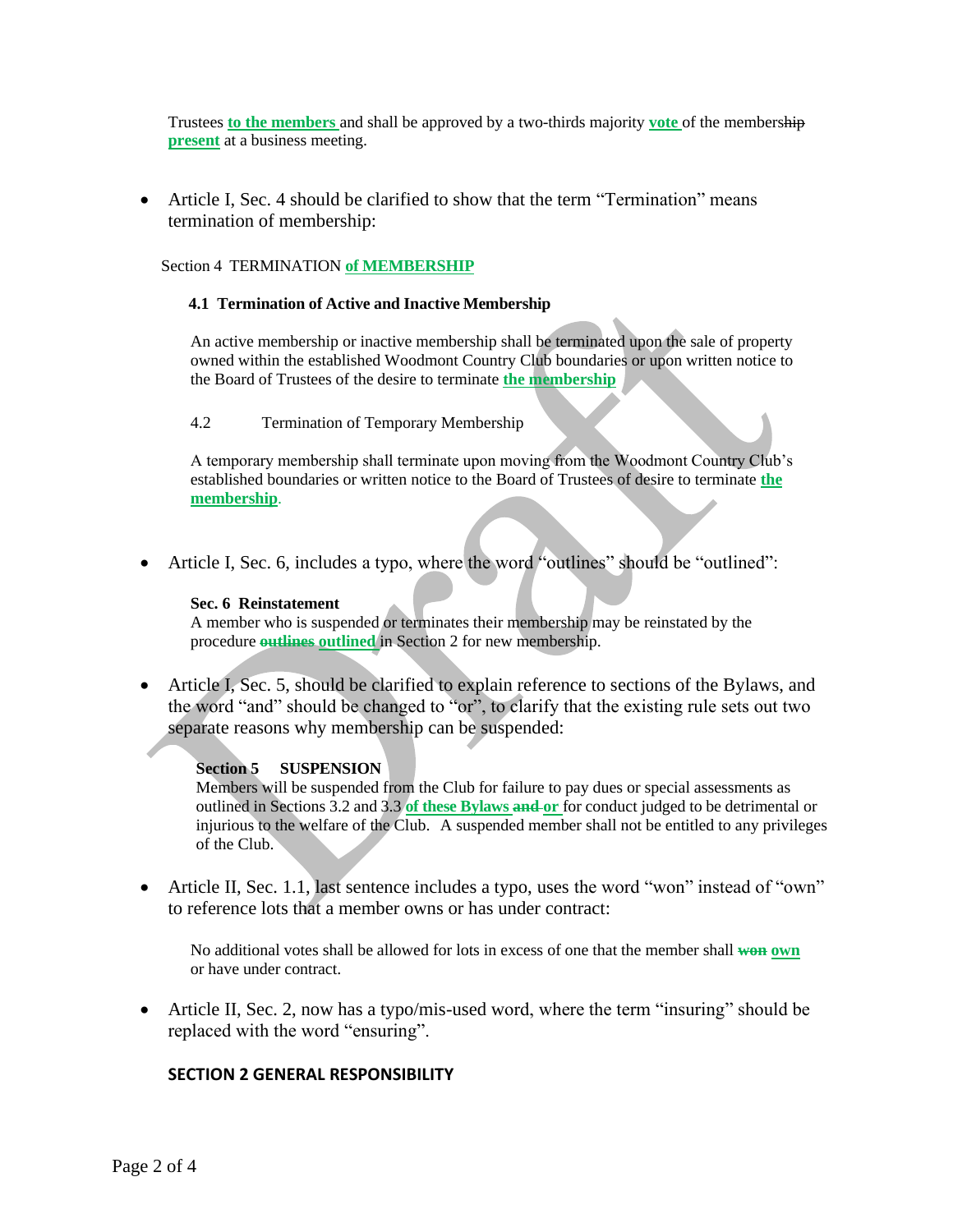All members are responsible for maintaining Club facilities, guests' actions, **insuring ensuring** the Club rules and regulations are adhered to, policing Club facilities for unauthorized actions by members or non-members, and paying dues and assessments as outlined in Section 3 of Article I

• Article III, Sec. 3, re: Vacancies, includes a typo/mis-used word, uses the word "file" instead of "fill":

### **SECTION 3 VACANCIES**

In case of any vacancy in the Board of Trustees, the Board of Trustees shall **file fill** such vacancy and the person chosen shall serve until the next annual business meeting.

• Article IV, Sec. 2.1 should be renumbered as Sec. 1.2, because it follows Sec. 1.1. Current numbering is an obvious typo.

## **2.1 1.2 Quorum**

• Article IV, Sec. 1, re: Membership Meetings, should be updated to comply with the new 10-day notice requirement found in the Act, and to recognize that current law allows notices to be transmitted by electronic means, like email:

## **SECTION 1 MEMBERSHIP MEETINGS**

Two regular business meetings **of the membership** shall be held each year – the first one no later than March 31st; the second meeting in the month of May to adopt a budget, to elect officers, and conduct any other pertinent business. They shall be held at a place **and at a date and time** to be designated by the Board of Trustees. Notice of meeting place and date **and time** shall be **mailed sent by mail or email** to each member at least **six ten** days prior to such meeting. Special meetings may be called at any time by the President or by any two members of the Board of Trustees, or by a group of members equal to or exceeding a quorum. A notice of such meeting**, with a description of the purpose of the special meeting,** shall be **sent by mail or email** to each member at least **six ten** days prior to such meeting.

**If such notice is mailed, it shall be deemed delivered when deposited in the official government mail properly addressed to the member at his or her address as it appears on the records of the Club with postage thereon prepaid. Notice provided in an electronic transmission is effective when it: (a) is electronically transmitted to an address, location, or system designated by the recipient for that purpose, and is made pursuant to the consent provided by the recipient; or (b) has been posted on an electronic network and a separate record of the posting has been delivered to the recipient together with comprehensible instructions regarding how to obtain access to the posting on the electronic network**.

• Article V features a typo, where the words "by lays" should be corrected to read "Bylaws", and the voting requirement to amend Bylaws should be corrected to clarify that the 2/3 vote is of the members present at a membership meeting, not simply 2/3 of a quorum, which would be a smaller number.

#### **ARTICLE V: AMENDMENTS**

These **by-lays Bylaws** may be amended by two-thirds vote of **the members present a**